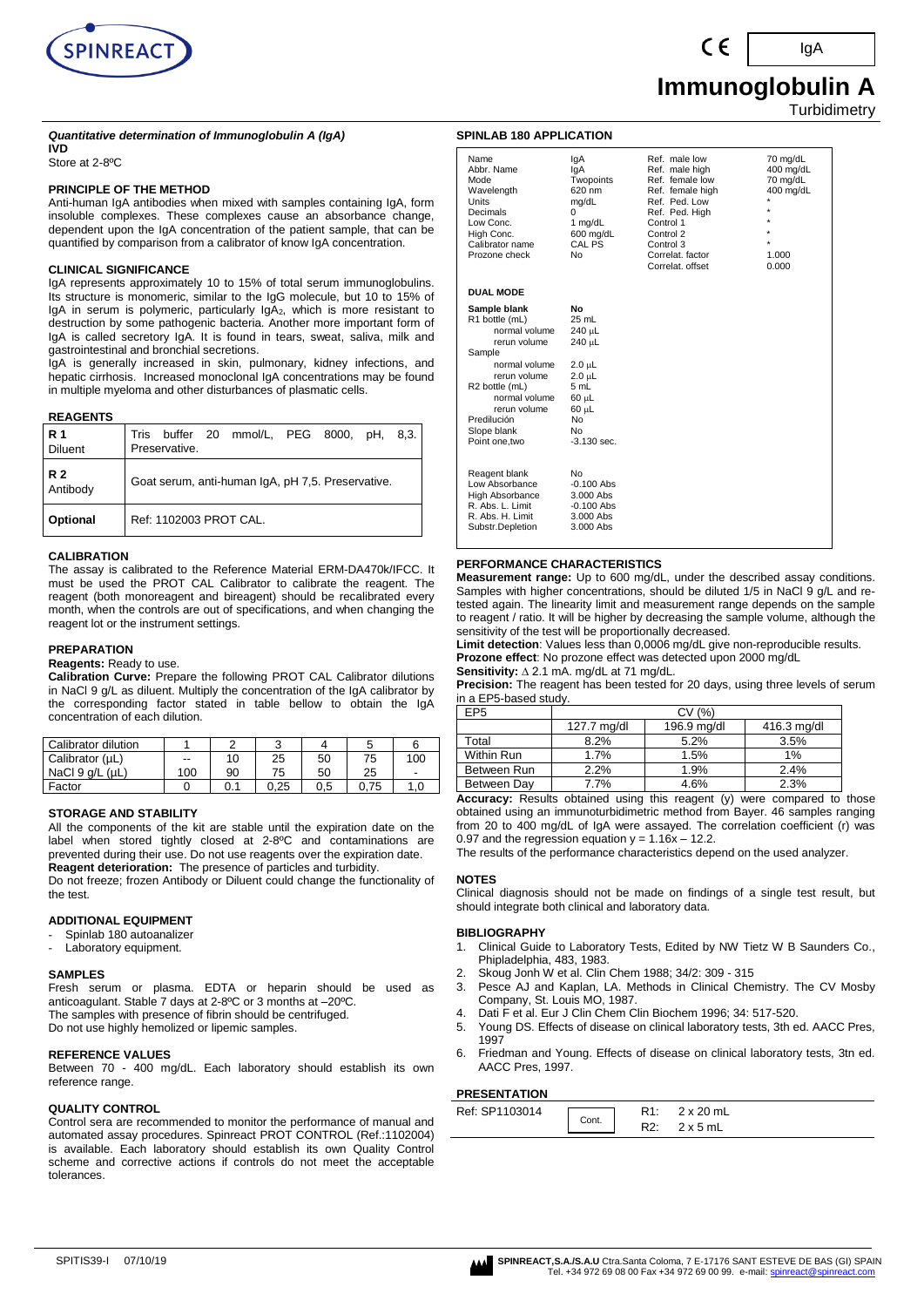

# **Inmunoglobulina A**

Turbidimetría

IgA

# **APLICACIÓN AL SPINLAB 180**

# **IVD**

Conservar a 2-8ºC

# **PRINCIPIO DEL METODO**

Los anticuerpos anti-IgA forman compuestos insolubles cuando se combinan con la IgA de la muestra del paciente, ocasionando un cambio de absorbancia proporcional a la concentración de IgA en la muestra, y que puede ser cuantificada por comparación con un calibrador de IgA de concentración conocida.

*Determinación cuantitativa de Inmunoglobulina A (IgA)*

## **SIGNIFICADO CLINICO**

La IgA representa aproximadamente entre un 10 y 15% del total de inmunoglobulinas séricas. Su estructura es monomérica, similar a la IgG, pero su forma dimérica representa un total de 10-15% de la IgA, especialmente la IgA<sub>2</sub>, la cual es mucho más resistente a la destrucción de algunas bacterias patógenas. Una forma especial de IgA se denomina IgA secretora, que se halla en saliva, lágrimas, sudor, leche y secreciones gástricas y bronquiales.

La IgA se encuentra generalmente elevada en infecciones de la piel, pulmones, riñón y cirrosis hepática. Pueden encontrarse elevaciones de concentración de IgA monoclonal en mielomas múltiples y otras alteraciones de las células plasmáticas.

# **REACTIVOS**

| <b>R1</b>        | Tampón tris 20 mmol/L, PEG 8000, pH, 8,3. |
|------------------|-------------------------------------------|
| <b>Diluyente</b> | Conservante.                              |
| <b>R2</b>        | Suero de cabra, anti-IgA humana, pH 7,5.  |
| Anticuerpo       | Conservante.                              |
| Opcional         | Ref: 1102003 PROT CAL.                    |

# **CALIBRACIÓN**

El ensayo está calibrado frente al Material de Referencia ERM-DA470k/IFCC. Debe utilizarse el Calibrador PROT CAL para la Calibración. El reactivo (tanto monoreactivo como bireactivo) se debe recalibrar cada mes, cuando los controles están fuera de especificaciones, y cuando el lote de reactivo o la configuración del instrumento cambia.

#### **PREPARACION**

#### **Reactivos:** Listos para el uso.

**Curva de Calibración:** Preparar las siguientes diluciones del Calibrador PROT CAL en NaCl 9 g/L como diluyente. Para obtener las concentraciones de cada dilución de IgA, multiplicar la concentración de IgA del calibrador por el factor correspondiente indicado en la tabla:

| Dilución calibrador     |     |    |      |     |      |     |
|-------------------------|-----|----|------|-----|------|-----|
| Calibrador (µL)         | --  |    | 25   | 50  | 75   | 100 |
| NaCl $9$ q/L ( $\mu$ L) | 100 | 90 | 75   | 50  | 25   | ۰.  |
| Factor                  |     |    | 0.25 | 0.5 | 0.75 | 1.C |

# **CONSERVACION Y ESTABILIDAD**

Todos los componentes del kit son estables hasta la fecha de caducidad cuando se mantienen los viales bien cerrados a 2-8ºC, y se evita la contaminación durante su uso. No utilizar reactivos que hayan sobrepasado la fecha de caducidad.

**Indicadores de deterioro**: Presencia de partículas y turbidez.

No congelar; la congelación del Anticuerpo o Diluyente puede afectar la funcionalidad de los mismos.

# **MATERIAL ADICIONAL**

- Autoanalizador Spinlab 180
- Equipamiento habitual de laboratorio.

# **MUESTRAS**

Suero o plasma fresco, recogido con heparina o EDTA como anticoagulantes. Estable 7 días a 2-8ºC o 3 meses a -20ºC. Las muestras con restos de fibrina deben ser centrifugadas. No utilizar muestras altamente hemolizadas o lipémicas.

# **VALORES DE REFERENCIA**

Entre 70 – 400 mg/dL. Es recomendable que cada laboratorio establezca sus propios valores de referencia.

# **CONTROL DE CALIDAD**

Se recomienda utilizar sueros control para controlar los ensayos tanto en procedimiento manual como en automático. Spinreact dispone del PROT CONTROL Ref: 1102004.

Cada laboratorio debería establecer su propio Control de Calidad y establecer correcciones en el caso de que los controles no cumplan con las tolerancias exigidas.

| Nombre                | lgA                | Ref. Hombre Inf.  | 70 mg/dL  |
|-----------------------|--------------------|-------------------|-----------|
| Nombre abreviado      | lgA                | Ref. Hombre Sup.  | 400 mg/dL |
| Modo                  | Twopoint           | Ref. Mujer Inf.   | 70 mg/dL  |
| Long. ondas           | 620 nm             | Ref. Mujer Sup.   | 400 mg/dL |
| Unidades              | mg/dL              | Ref. Ped. Inf.    |           |
| <b>Decimales</b>      | 0                  | Ref. Ped. Sup.    | ÷         |
| Conc. Inferior        | $1$ mg/dL          | Control 1         |           |
| Conc. Superior        | 600 mg/dL          | Control 2         |           |
| Calibrador            | CAL PS             | Control 3         |           |
| Chequeo prozona       | No                 | Factor correl.    | 1.000     |
|                       |                    | Offset de correl. | 0.000     |
|                       |                    |                   |           |
| <b>MODO DUAL</b>      |                    |                   |           |
| <b>Blanco muestra</b> | No                 |                   |           |
| Frasco R1 (mL)        | 25 mL              |                   |           |
| Vol. normal           | 240 µL             |                   |           |
| Vol. repet.           | 240 µL             |                   |           |
| Muestra               |                    |                   |           |
| Vol. normal           | $2.0 \mu L$        |                   |           |
| Vol. repet.           | 2.0 <sub>µ</sub> L |                   |           |
| Frasco R2 (mL)        | 5 mL               |                   |           |
| Vol. normal           | 60 µL              |                   |           |
| Vol. repet.           | 60 µL              |                   |           |
| Predilución           | No                 |                   |           |
| Pendiente Blco.       | No                 |                   |           |
| 1er,2º punto          | $-3.130$ sec.      |                   |           |
|                       |                    |                   |           |
| Blanco reactivo       | No                 |                   |           |
| Absorbancia inf.      | $-0.100$ Abs       |                   |           |
| Absorbancia sup.      | 3.000 Abs          |                   |           |
| Lim.Inf. Abs. React.  | $-0.100$ Abs       |                   |           |
| Lim.Sup. Abs. React.  | 3.000 Abs          |                   |           |
| Agotam. sustrato      | 3.000 Abs          |                   |           |
|                       |                    |                   |           |

# **CARACTERISTICAS DEL METODO**

**Rango de medida**: hasta 600 mg/dL, en las condiciones descritas del ensayo. Las muestras con valores superiores deben diluirse 1/5 con NaCl 9 g/L y ensayarse de nuevo. El intervalo de medida depende de la relación muestra/reactivo. Disminuyendo el volumen de muestra, se aumenta el límite superior del intervalo de medida, aunque se reduce la sensibilidad.

Límite de detección: valores por debajo de 0,0006 mg/dL dan lugar a resultados poco reproducibles.

**Sensibilidad:** Δ 2.1 mA / mg/dL (71mg/dL).

**Efecto prozona**: No se observa hasta valores de 2000 mg/dL.

**Precisión:** el reactivo ha sido probado durante 20 días con tres niveles diferentes de suero en un estudio basado en las normas EP5 (NCCLS).

| $\overline{P}P5$ | CV (%)      |             |             |  |  |  |
|------------------|-------------|-------------|-------------|--|--|--|
|                  | 127.7 mg/dl | 196.9 mg/dl | 416.3 mg/dl |  |  |  |
| Total            | 8.2%        | 5.2%        | 3.5%        |  |  |  |
| Within Run       | 1.7%        | 1.5%        | 1%          |  |  |  |
| Between Run      | 2.2%        | 1.9%        | 2.4%        |  |  |  |
| Between Dav      | 7.7%        | 4.6%        | 2.3%        |  |  |  |

**Exactitud:** El comportamiento de este método (y) fue comparado con un método immunoturbidimétrico de Bayer. 46 muestras de concentraciones de IgA entre 20 y 400 mg/dL fueron analizadas con ambos métodos.

El coeficiente de regresión (r) fue de 0,97 y la ecuación de la recta de regresión  $y = 1.16 x - 12.2$ 

Las características del método pueden variar según el analizador utilizado.

#### **NOTAS**

El diagnóstico clínico no debe realizarse únicamente con los resultados de un único ensayo, sino que debe considerarse al mismo tiempo los datos clínicos del paciente.

# **BIBLIOGRAFIA**

- 1. Clinical Guide to Laboratory Tests, Edited by NW Tietz W B Saunders Co., Phipladelphia, 483, 1983.
- 2. Skoug Jonh W et al. Clin Chem 1988; 34/2: 309 315
- 3. Pesce AJ and Kaplan, LA. Methods in Clinical Chemistry. The CV Mosby Company, St. Louis MO, 1987.
- 4. Dati F et al. Eur J Clin Chem Clin Biochem 1996; 34: 517-520.
- Young DS. Effects of disease on clinical laboratory tests, 3th ed. AACC Pres, 1997
- 6. Friedman and Young. Effects of disease on clinical laboratory tests, 3tn ed. AACC Pres, 1997.

## **PRESENTACION**

| .              |      |                                             |
|----------------|------|---------------------------------------------|
| Ref: SP1103014 | ont. | $R1: 2 \times 20$ mL<br>$R2: 2 \times 5$ mL |
|                |      |                                             |

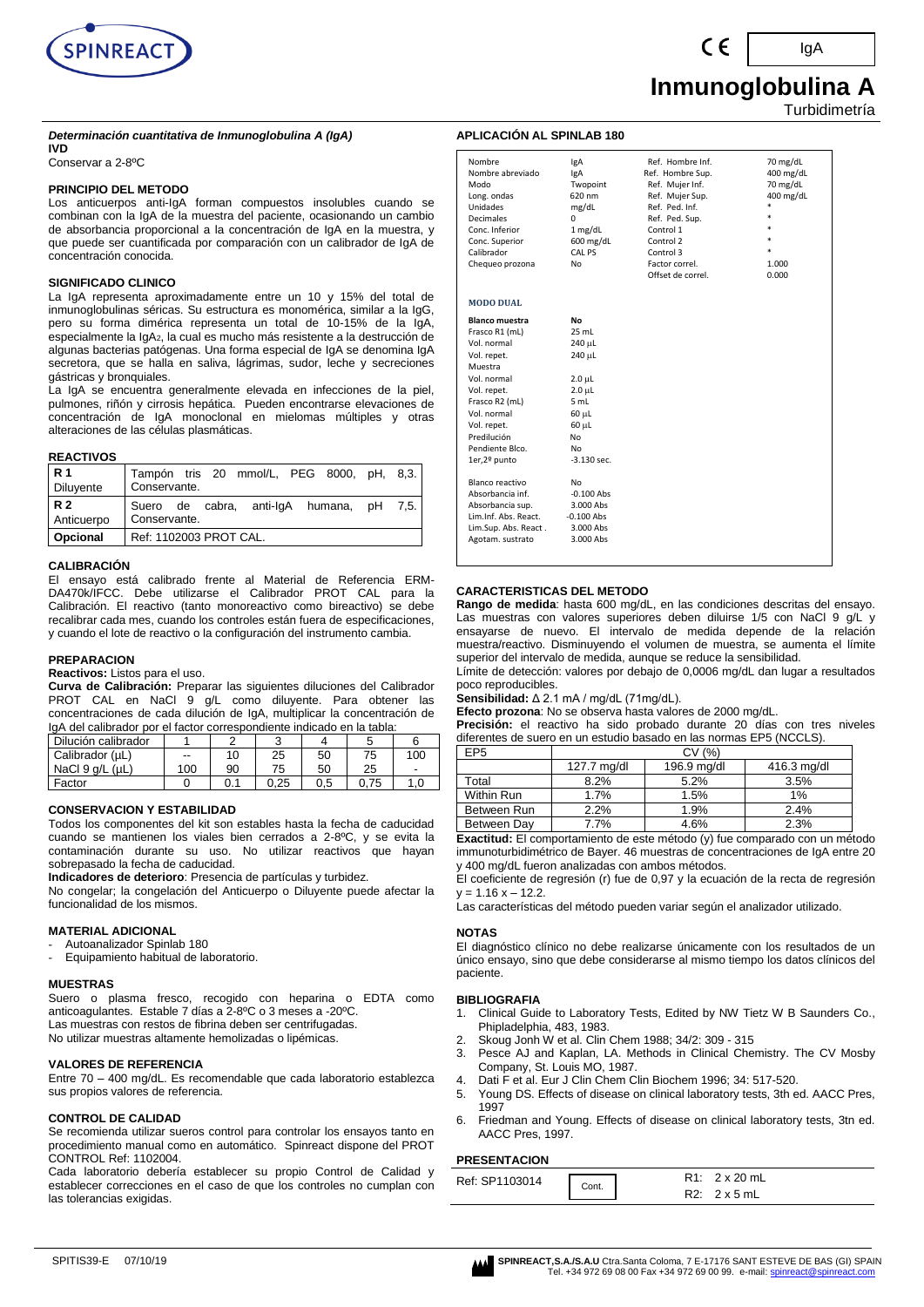

# *Détermination quantitative d'immunoglobuline A (IgA)* **IVD**

Conserver à 2 - 8ºC.

# **USAGE RECOMMANDÉ**

Il s'agit d'un essai turbidimétrique pour quantifier l'IgA en sérum ou plasma humain.

# **PRINCIPE DE LA MÉTHODE**

Ce réactif est appliqué à une détermination quantitative in vitro de la concentration d'IgA dans le sérum humain.

Il existe deux types d'IgA: type sécrétant et sérotype. Le sérotype IgA peut modérer les phagocytoses ADCC ;

L'augmentation d'IgA est particulièrement fréquente dans la maladie α des chaînes lourdes, l'hypoprotéinémie bénigne, la cirrhose d'origine alcoolique, l'hépatite chronique active, la sclérose en plaques, les rhumatismes, les maladies infectieuses et la vaccination, et la diminution d'IgA est particulièrement fréquente dans la maladie de l'intestin grêle, des reins, la forme de malnutrition Kwashiorkor, agammaglobulinémie iatrogène, agammaglobulinémie primaire et l'hyperlipidémie non-γ-globuline.

# **SIGNIFICATION CLINIQUE**

La combinaison d'IgA dans l'échantillon avec des anticorps antihumains Iga dans le réactif génère un complexe antigènes-anticorps, et forme une certaine quantité de turbidité, dont l'intensité est directement proportionnelle au contenu d'IgA dans l'échantillon. Le contenu d'IgA dans l'échantillon peut être déduit en mesurant l'absorbance de la turbidité et en comparant avec la courbe standard.

#### **RÉACTIFS**

| Diluant (R1)   | Tampon tris 20 mmol/L, PEG 8000, pH, 8,3.<br>Conservateur.  |
|----------------|-------------------------------------------------------------|
| Anticorps (R2) | Sérum de chèvre, anti-IgA humaine, pH 7,5.<br>Conservateur. |
| En option :    | Cod: 1102003 PROT CAL                                       |

# **ÉTALONNAGE**

L'essai est étalonné par rapport au matériel de référence ERM-DA470k/IFCC. Pour l'étalonnage il faut utiliser le calibreur PROT CAL. Le réactif (aussi bien monoréactif que biréactif) doit être recalibré tous les mois, quand les contrôles sont en dehors des spécifications, et quand le lot de réactif ou la configuration de l'instrument change.

# **PRÉPARATION**

# **Réactifs :** Prêts à l'usage.

Courbe d'étalonnage: Préparer les dilutions suivantes du Calibrateur IgA dans NaCl 9 g/L. Pour la concentration de chaque dilution de IgA, multiplier le concentration du calibrateur par le facteur correspondant indiqué dans le tableau:

| Dilution calibrateur    |     |    |      |     |    |     |
|-------------------------|-----|----|------|-----|----|-----|
| Calibrateur (µL)        | $-$ | 10 | 25   | 50  | 75 | 100 |
| NaCl $9$ q/L ( $\mu$ L) | 100 | 90 | 75   | 50  | 25 | -   |
| Facteur                 |     |    | 0.25 | 0.5 |    |     |

#### **CONSERVATION ET STABILITÉ**

Tous les composants du kit sont stables jusqu'à la date d'expiration quand les flacons sont gardés bien fermés à 2-8ºC, et que la contamination est évitée au cours de leur utilisation. Ne pas utiliser de réactifs qui ont dépassé la date d'expiration.

Indicateurs de détérioration : Présence de particules et de turbidité.

Ne pas congeler, la congélation de l'anticorps ou du diluant peut affecter leur fonctionnalité.

# **MATÉRIEL SUPPLÉMENTAIRE**

- Auto-analyseur SPINLAB 180
- Equipement classique de laboratoire.

#### **ÉCHANTILLONS**

Sérum ou plasma frais, recueilli avec héparine ou EDTA comme anticoagulants. Stable 7 jours à 2-8°C ou 3 mois à -20°C.

Les échantillons avec des restes de fibrine doivent être centrifugés.

Ne pas utiliser d'échantillons fortement hémolysés ou lypémiques.

# **VALEURS DE RÉFÉRENCE<sup>4</sup>**

Entre 70 – 400 mg/dL. Chaque laboratoire devrait établir ses propres valeurs de référence.

## **CONTRÔLE DE QUALITÉ**

Il est recommandé d'utiliser des sérums de contrôle, afin de contrôler les essais aussi bien lors de procédures manuelles qu'automatiques. Spinreact dispose du PROT CONTROL cod : 1102004.

Chaque laboratoire doit établir son propre Contrôle de Qualité et des corrections en cas de non-conformité des contrôles en termes de tolérances exigées.

# **APPLICATION AU SPINLAB 180**

| Name<br>Abbr. Name<br>Mode<br>Wavelength<br><b>Units</b><br>Decimals<br>Low Conc.<br>High Conc.<br>Calibrator name<br>Prozone check | IgA<br>IgA<br>Twopoints<br>$620 \text{ nm}$<br>mg/dL<br>$\Omega$<br>$1$ mg/dL<br>$600 \text{ mg/dL}$<br>CAL PS<br>N <sub>0</sub> | Ref. male low<br>Ref. male high<br>Ref. female low<br>Ref. female high<br>Ref. Ped. Low<br>Ref. Ped. High<br>Control 1<br>Control 2<br>Control 3<br>Correlat. factor<br>Correlat. offset | $70$ mg/dL<br>$400$ mg/dL<br>$70 \text{ mg/dL}$<br>$400$ mg/dL<br>ź.<br>ź.<br>ź.<br>×.<br>÷.<br>1.000<br>0.000 |
|-------------------------------------------------------------------------------------------------------------------------------------|----------------------------------------------------------------------------------------------------------------------------------|------------------------------------------------------------------------------------------------------------------------------------------------------------------------------------------|----------------------------------------------------------------------------------------------------------------|
| <b>DUAL MODE</b>                                                                                                                    |                                                                                                                                  |                                                                                                                                                                                          |                                                                                                                |
| Sample blank                                                                                                                        | N <sub>0</sub>                                                                                                                   |                                                                                                                                                                                          |                                                                                                                |
| R1 bottle (mL)                                                                                                                      | $25$ mL                                                                                                                          |                                                                                                                                                                                          |                                                                                                                |
| normal volume                                                                                                                       | 240 µL                                                                                                                           |                                                                                                                                                                                          |                                                                                                                |
| rerun volume                                                                                                                        | 240 µL                                                                                                                           |                                                                                                                                                                                          |                                                                                                                |
| Sample                                                                                                                              |                                                                                                                                  |                                                                                                                                                                                          |                                                                                                                |
| normal volume                                                                                                                       | $2.0 \mu L$                                                                                                                      |                                                                                                                                                                                          |                                                                                                                |
| rerun volume                                                                                                                        | $2.0 \mu L$                                                                                                                      |                                                                                                                                                                                          |                                                                                                                |
| $R2$ bottle $(mL)$                                                                                                                  | 5mL                                                                                                                              |                                                                                                                                                                                          |                                                                                                                |
| normal volume                                                                                                                       | $60 \mu L$                                                                                                                       |                                                                                                                                                                                          |                                                                                                                |
| rerun volume                                                                                                                        | $60 \mu L$                                                                                                                       |                                                                                                                                                                                          |                                                                                                                |
| Predilución                                                                                                                         | N <sub>0</sub>                                                                                                                   |                                                                                                                                                                                          |                                                                                                                |
| Slope blank                                                                                                                         | No                                                                                                                               |                                                                                                                                                                                          |                                                                                                                |
| Point one, two                                                                                                                      | $-3.130$ sec.                                                                                                                    |                                                                                                                                                                                          |                                                                                                                |
| Reagent blank                                                                                                                       | N <sub>0</sub>                                                                                                                   |                                                                                                                                                                                          |                                                                                                                |
| Low Absorbance                                                                                                                      | $-0.100$ Abs                                                                                                                     |                                                                                                                                                                                          |                                                                                                                |
| <b>High Absorbance</b>                                                                                                              | 3.000 Abs                                                                                                                        |                                                                                                                                                                                          |                                                                                                                |
| R. Abs. L. Limit                                                                                                                    | $-0.100$ Abs                                                                                                                     |                                                                                                                                                                                          |                                                                                                                |
| R. Abs. H. Limit                                                                                                                    | 3.000 Abs                                                                                                                        |                                                                                                                                                                                          |                                                                                                                |
| Substr.Depletion                                                                                                                    | 3.000 Abs                                                                                                                        |                                                                                                                                                                                          |                                                                                                                |

# **CARACTÉRISTIQUES DE LA MÉTHODE**

- 1.**Limite de linéarité :** jusqu'à 600 mg/dL dans les conditions décrites de l'essai. Les échantillons avec des valeurs supérieures doivent être dilués 1/5 avec NaCl 9 g/L et testés à nouveau. L'intervalle de mesure dépend du rapport échantillon/réactif. En réduisant le volume d'échantillon, on augmente la limite supérieure de l'intervalle de mesure, même si la sensibilité est réduite.
- 2.**Limite de détection :** les valeurs en dessous de 0,0006 mg/dL entraînent des résultats peu reproductibles.
- 3.**Sensibilité :** Δ 2,1 mA / mg/dL (71mg/dL).
- 4.**Effet prozone :** Aucun effet prozone n'a été observé jusqu'à des valeurs de 2000 mg/dL.
- 5.**Précision :** Le réactif a été testé pendant 20 jours avec trois niveaux de sérum différents dans une étude basée sur les normes EP5 (NCCLS).

| EP <sub>5</sub>     | CV(%)       |             |             |  |
|---------------------|-------------|-------------|-------------|--|
|                     | 127,7 mg/dL | 196,9 mg/dL | 416,3 mg/dL |  |
| Total               | 8.2%        | 5.2%        | 3.5%        |  |
| Pendant l'exécution | 1.7%        | 1.5%        | $1\%$       |  |
| Entre l'exécution   | 2,2%        | 1.9%        | 2,4%        |  |
| Entre jours         | 7.7%        | 4.6%        | 2.3%        |  |

6. **Exactitude :** Le comportement de cette méthode (y) a été comparé avec une méthode immunoturbidimétrique de Bayer. 46 échantillons de concentrations d'IgA entre 20 et 400 mg/dL ont été analysés avec les deux méthodes. Le coefficient de régression (r) a été de 0,97 et l'équation de la droite de régression  $y = 1,16x - 12,2$ .

Les caractéristiques de la méthode peuvent varier selon l'analyseur utilisé.

#### **REMARQUES**

1. Le diagnostic clinique ne doit pas être réalisé uniquement avec les résultats d'un seul essai, mais doit également tenir compte des données cliniques du patient.

#### **BIBLIOGRAPHIE**

- 1. Clinical Guide to Laboratory Tests, Edited by NW Tietz W B Saunders Co., Phipladelphia, 483, 1983.
- 2. Skoug Jonh W et al. Clin Chem 1988; 34/2: 309 315
- Pesce AJ and Kaplan, LA. Methods in Clinical Chemistry. The CV Mosby Company, St. Louis MO, 1987.
- 4. Dati F et al. Eur J Clin Chem Clin Biochem 1996; 34: 517-520.
- 5. Young DS. Effects of disease on clinical laboratory tests, 3th ed. AACC Pres, 1997.
- 6. Friedman and Young. Effects of disease on clinical laboratory tests, 3tn ed. AACC Pres, 1997.

# **PRÉSENTATION**

| .              |            |                  |
|----------------|------------|------------------|
| Ref: SP1103014 | D 1        | $2 \times 20$ mL |
| Cont.          | <b>14.</b> | mL               |